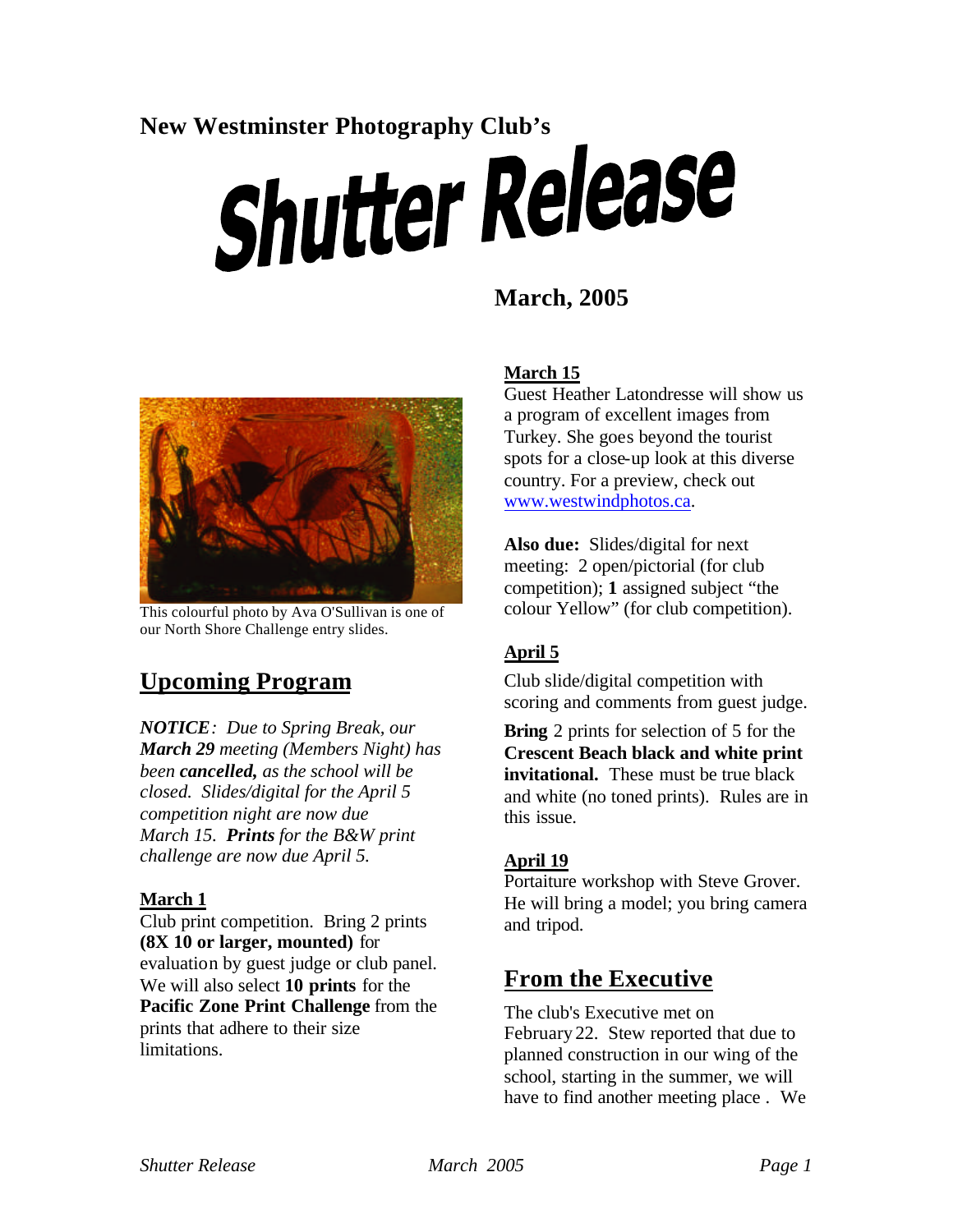are already looking, so if you know of any place that might accommodate us, please let Peter or Stew know.

We also contemplated some changes in our programming for next year, with much less emphasis on formal "competition" with point scoring, and more on evaluation , learning from each other, and casual sharing of images. We will drop our participation in CAPA competitions but will still enter the North Shore Challenge, the Delta Print Challenge, BC Print Challenge and the Crescent Beach B&W Invitational, all local club activities. We will also consider an entry into the Fraser Valley slide invitational if we get invited back next year.

We would like to hear your reactions to these suggestions and what you would like to see next year in terms of programs. Don't be shy! If you would like to learn a technique or brush up on some basics, we will try to find a program to fit. Please talk to any member of the Executive.

## **CAPA PZ Executive**

Peter and Shona participated in the Pacific Zone Executive meeting recently. Pacific Zone is healthy financially, but some activities are losing momentum, such as the club-sponsored outings.

They are considering a "day in the life" type project involving the lower mainland.

To encourage individual memberships, CAPA will be offering a rebate to clubs for each new member. They prefer all the membership applications go in together. If any of you are considering becoming an individual member of CAPA, let Peter know and perhaps we could coordinate some applications.

# **Wind-up Pot Luck**

We have rescheduled our wind-up pot luck due to room availability, and have confirmed the date as **May 31** (the Tuesday following the Manning Park outing). It will be in the same location as the last two years. Our guest will be Peter Skov. Peter has been living in Japan for the last 5 years or so, but his program will be on Australia and New Zealand. He is a personable speaker and good photographer. I believe he will also be bringing some of his excellent little books for sale. Peter Skov's website is:

http://snow.prohosting.com/skov (don't type www)

# **Results**

These are the results from the February 1 club projection competition, evaluated in club. All are "open" category.

- 27 pts Dave Emery, *Mountain Colour*
- 24 Dave E., *the Boardwalk* Shona L., *Lines & Curves*
- 23 June E., *Ripples Light* Joan G., *Triangles of Snow* Peter E., *Glass Design #1*

Assigned subject "Curves"

- 25 pts June E., *Simplicity*
- 23 Dave E., *Aspendos*
- 21 Don P., *Concrete and Metal* Peter E., *Balancing Act* Shona L., *Hot Pepper*

#### Nature

- 24 pts June E., *Snail on Burdock*
- 24 Peter E., *Fall Fire*
- 23 June E., *Pine* Joan G., *Sandhill Cranes*
- 22 Ava O., *The Argument* Peter E., *Desert Sentinel* Fred G., *Sunset Simplicity*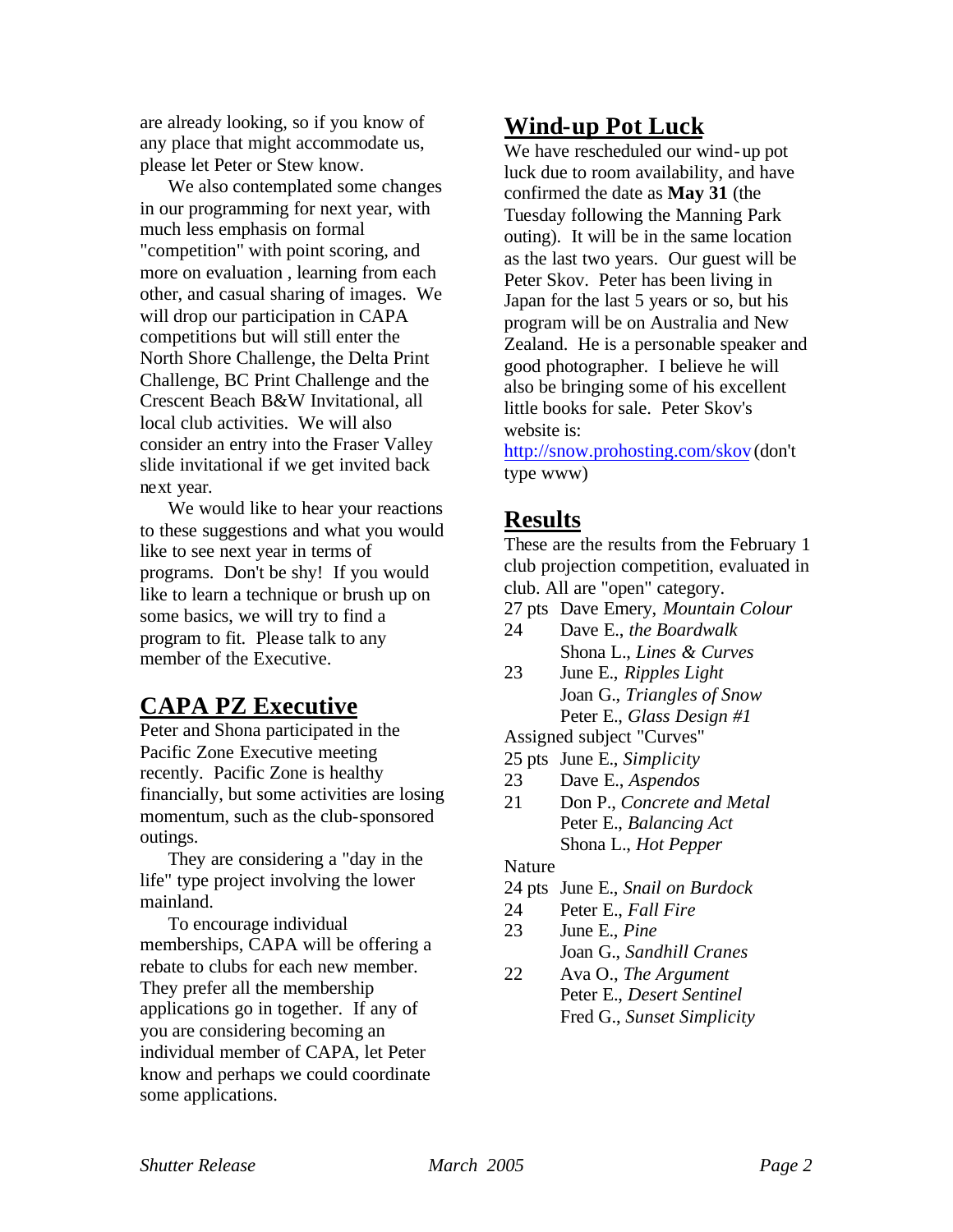## **Outings**

*(Don Pateman, Outings Director)*

# **Saturday April 2**

**(Note date change from Mar 19)**

Minter Gardens, Chilliwack (spring flowers, birds, wine shop and peacocks Meet at NWSS at 9:00am Cost: adults \$12.50; seniors \$10.50

#### **Saturday May 28**

Manning Park (full day trip with wide range of subjects) Meet at NWSS at 8:00am

# **Black and White Print Challenge**

The Crescent Beach Photography Club 5<sup>th</sup> Invitational Black and White Print Challenge will be held on **May 5** at the Activity Room at Camp Alexandra, 2916 McBride Avenue, Crescent Beach, Surrey. Doors open at 7:30 pm and adjudication will begin at 8:00. All guests are encouraged to wear black and white clothing in the spirit of the evening. (This is the event that has that great black and white food too. You know, dark chocolate in many forms, white chocolate, jelly beans....)

We will select 5 prints on April 5 for our entry. Here are the rules:

- Prints must be B/W. No toned prints. Traditional darkroom or digital prints are accepted. Any topic.
- Prints must be mounted on a 16"X20" firm backing. Nothing larger. **No foam core.** A four-

ply mat backing with a single white window mat is **preferred**. (I have been told black mats are all right also).

- **Minimum** print size is 64 square inches. **Maximum** is 16"X20" (in other words, same size as the backing).
- All entries must indicate on the top right hand corner: Title Photographer's name & address Club name Club address
- Photographer's name cannot appear on the front of the print.

We will find someone who can deliver those to Crescent Beach for us.

## **Richmond Photo Exhibition**

March  $1 - 6$ , 2005.

The Richmond Photo Club has held an exhibition at the Lansdowne Centre Mall for many years. This year they will have 96 colour or black and white images representing the interests and styles of their members. No charge and well worth the drive to Richmond.

## **BC Print Challenge**

The Challenge will take place Sunday, April 24, 2005 in the Lecture Room at the Richmond Cultural Centre (Minoru Blvd. & Granville Ave.) Judging will start promptly at 1:00 pm. All club members and the public are welcome. Admission is **\$5** (new this year due to increased room rental). Refreshments will be served.

The BC Print Challenge is open to all BC clubs and usually about 15 enter. It's